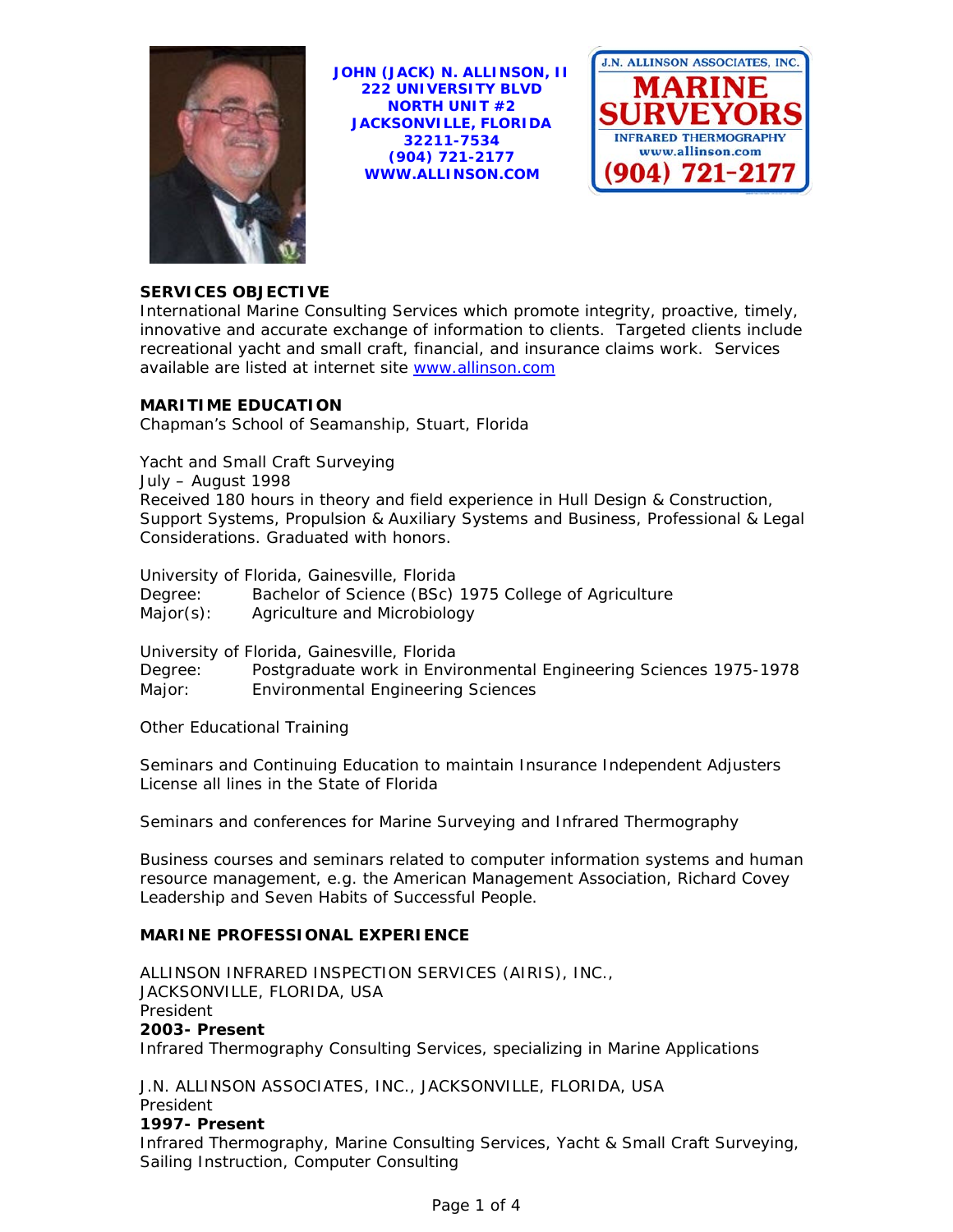# **ADDITIONAL PROFESSIONAL EXPERIENCE**

#### **The Coca-Cola Company, Atlanta, Georgia Senior Systems Analyst 1991-1996**

Computer Related, information systems design, implementation and support for the Corporate Financial, USA State Sales Taxes, and Marketing Divisions.

#### **The Equitable Life Assurance Company, Atlanta, Georgia Manager Information Systems 1984-1991**

Manage, develop and support computer information systems for Commercial Mortgages and Commercial Mortgage Obligations.

#### **Envirosphere, Atlanta, Georgia**

Environmental Aquatic Biologist **1978-1984** 

Crew and operator of research vessels on inland waters of Jacksonville, Florida and Prudhoe Bay, Alaska. Collection and identification of marine and estuarine organisms. Develop reports supporting Environmental Impact Statements and the health of aquatic environmental systems.

### **University of Florida, Gainesville, Florida Laboratory Technologist 1975-1978**

Crew and operator of research vessels on Intracoastal and inland waters of Florida. Collection and identification of freshwater and estuarine organisms. Develop reports supporting the health of aquatic environmental systems.

### **CERTIFICATES**

Certified Infrared Thermographer Infrared Technology Center 2<sup>nd</sup> Issuance. American Boat Yacht Council (ABYC) Certified Master Marine Technician ABYC Standards Certified retired ABYC Electrical Certified 2nd Issuance retired ABYC Corrosion Certified retired ABYC Composite Boat Builder 2016 Society of Accredited Marine Surveyors® Accredited Marine Surveyor<sup>®</sup> #525 for Yachts and Small Craft 2<sup>nd</sup> Issuance Licensed Independent Adjuster all lines for Florida 2<sup>nd</sup> Issuance Licensed USCG OUPV Near Coastal 2nd Issuance Retired American Sailing Association Certified Instructor #980102 Retired

# **PROFESSIONAL MEMBERSHIPS**

Member of American Boat & Yacht Council since 1998 Member of BoatU.S. since 1998 Associate Member Society of Naval Architects and Mechanical Engineers (SNAME) Board Member of Jacksonville Marine Association 2nd term 2008-2012 retired

# **OFFICES HELD**

2001-2002 Board Member; The Society of Accredited Marine Surveyors®; Public Relations Vice President

2000 Florida Regional Director; The Society of Accredited Marine Surveyors® 1999-2001 Newsletter Editor; The Society of Accredited Marine Surveyors®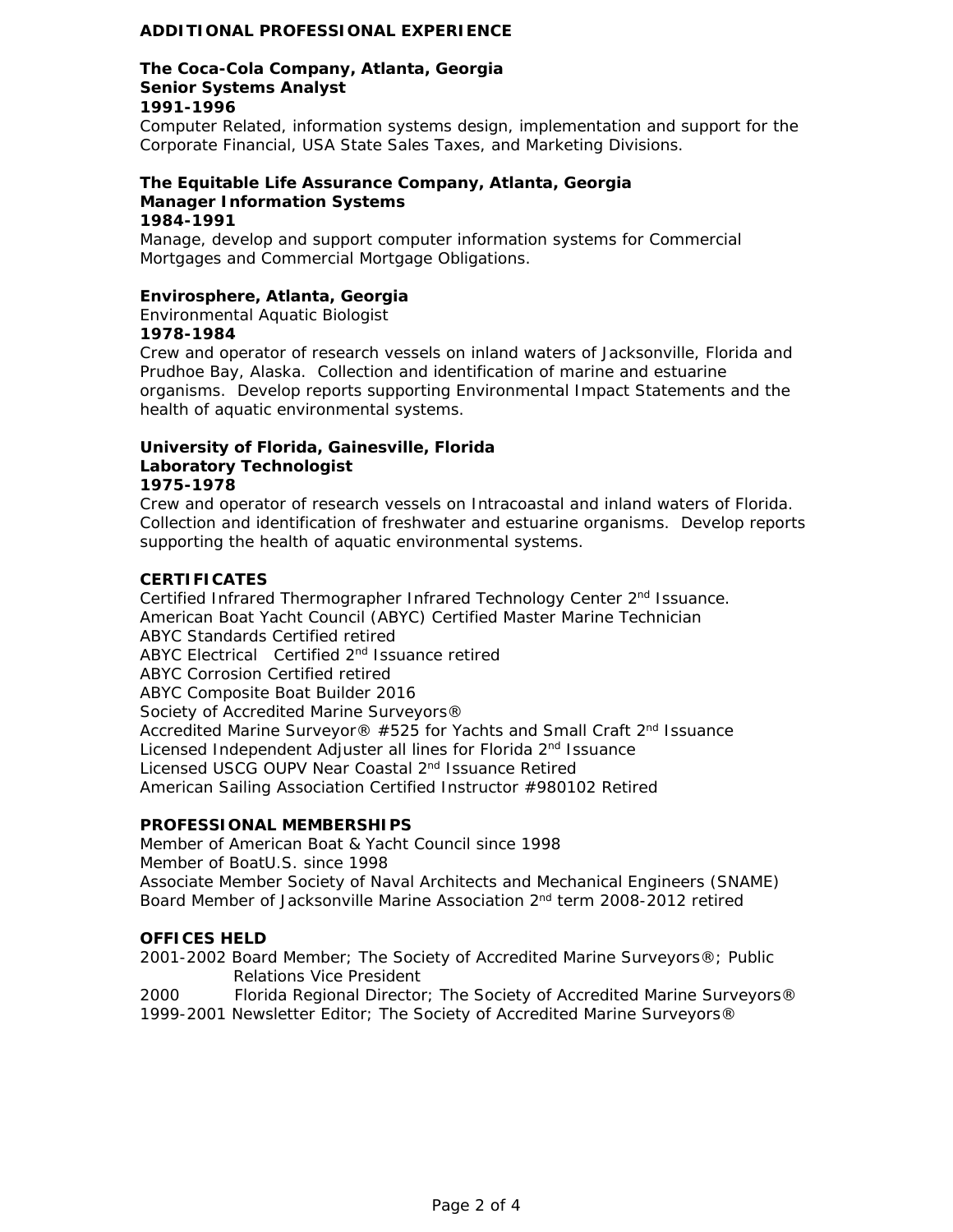# **PUBLICATIONS and PRESENTATIONS**

- Allinson, II, John (JACK) N., J.N. Allinson Associates, Inc.;"FLIR ONE IOS Infrared Imaging Radiometer and Marine Surveying". Scheduled for Presentation at IR/INFO 2017. https://www.infraspection.com/irinfoconference-speakers/
- Allinson, II, John (JACK) N., J.N. Allinson Associates, Inc.;"IR Thermography and Related NDT Technologies for Detection of Damage to Boats Constructed with FRP and Composite Materials" Scheduled for Poster Session Presentation at InfraMation 2016 conference September 27-29. http://inframation.org/
- Allinson, II, John (JACK) N., J.N. Allinson Associates, Inc.; "IR Thermography and Related NDT Technologies for Detection of Damage to Boats Constructed with FRP and Composite Materials" Scheduled for Presentation at IR/INFO 2016 conference.
- Allinson, II, John (JACK) N., J.N. Allinson Associates, Inc.; "Applying Infrared Thermography to Marine Surveying"; Taught seminar presented by Allinson Infrared Inspection Services, Inc., May 2014, Jacksonville, Florida, participants received 12 CE credits from The Society of Accredited Marine Surveyors.
- Allinson, II, John (JACK) N., J.N. Allinson Associates, Inc.; "UAV's, Marine Surveying and Thermal Imaging" Presentation at IR/INFOR 2015 conference.
- Allinson, II, John (JACK) N., J.N. Allinson Associates, Inc.; "Applying Infrared Thermography to Marine Surveying … IR Electrical vs. IR Structure" Presentation at IR/INFOR 2014 conference.
- Allinson, II, John (JACK) N., J.N. Allinson Associates, Inc.; "Applying Infrared Thermography to Marine Surveying … A Review of Ten Years of Case Studies" Presentation at IR/INFOR 2013 conference.
- Allinson, II, John (JACK) N., J.N. Allinson Associates, Inc.; "An Accredited Marine Surveyors Applications of Infrared Thermography" Poster Presentation at InfraMation 2012 Conference.
- Allinson, II, John (JACK) N., J.N. Allinson Associates, Inc.; "Selling your Services Using Social Media" Presentation at IR/INFO 2012 conference. http://www.irinfo.org/articles/3\_1\_2012\_allinson.html
- Allinson, II, John (JACK) N., J.N. Allinson Associates, Inc.; "Non Destructive Testing in Marine Surveying" SAMS® 2012 Gulf Regional Meeting and Educational Seminar.
- Allinson, II, John (JACK) N., Allinson Infrared Inspection Services, Inc.; "Selling your Services Using Social Media" InfraMation 2011 Las Vegas.
- "Standard for Infrared Inspection of Fiberglass Reinforced Plastic and Composite Material Hulls of Recreational Yachts & Small Craft (Y&SC)". Infraspection Institute, 425 Ellis Street, Burlington, New Jersey 08016. coauthor Allinson, II, John (JACK) N.
- Allinson, II, John (JACK) N., Allinson Infrared Inspection Services, Inc.; "Standard for Infrared Inspection of Fiberglass Reinforced Plastic and Composite Material Hulls of Recreational Yachts & Small Craft (Y&SC)" presentation at IR/INFO 2011 conference in Orlando Florida January 2011.
- Allinson, II, John (JACK) N., J.N. Allinson Associates, Inc.; "Applying Infrared Thermal Imaging to Marine Surveying" Accepted for presentation at IR/INFO 2009 conference in Orlando Florida January 2009.
- Allinson, II, John (JACK) N., J.N. Allinson Associates, Inc.; "Infrared Thermography as part of Quality Control in Vessel Construction", presented at InfraMation 2008, Reno, Nevada.
- Allinson, II, John (JACK) N., J.N. Allinson Associates, Inc.; Infrared Thermography Workshop; August 2007, Royal Cape Yacht Club, Cape Town, South Africa, arranged by Capetown Boat Builders and Technology Initiative.
- Allinson, II, John (JACK) N., J.N. Allinson Associates, Inc.; "Applying Infrared Thermography to Marine Surveying"; Taught seminar presented by Allinson Infrared Inspection Services, Inc., July 2007, Jacksonville, Florida, participants received 6 CE credits from The Society of Accredited Marine Surveyors.